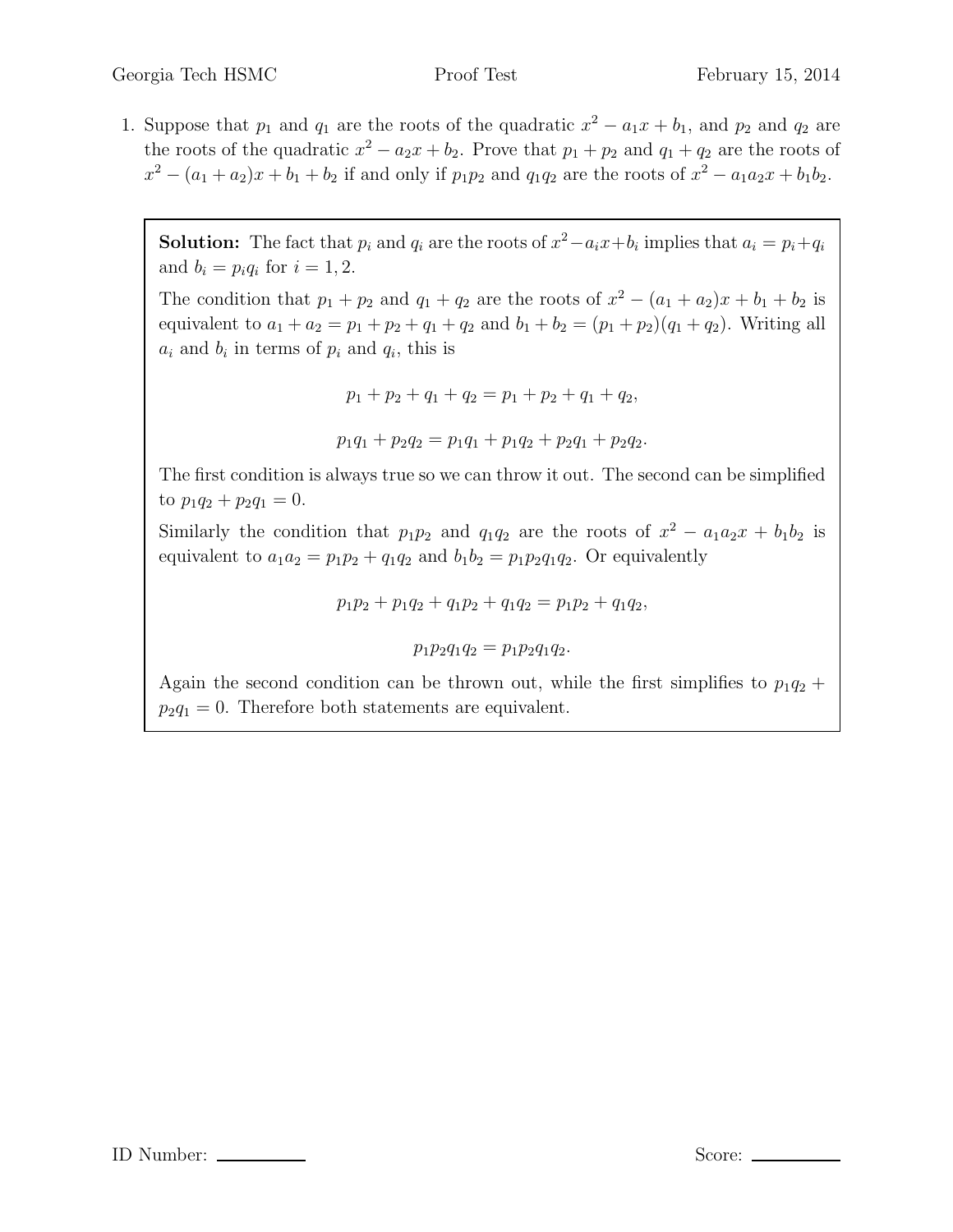2. Let  $x_1, x_2, \ldots, x_n$  be n real numbers such that  $\sum_i x_i \geq 0$ . What is the minimum number of nonempty subsets of the  $n$  numbers that have non-negative sums?

**Solution:** First, there will always be at least  $2^{n-1}$  such subsets: the whole set is obviously one, and for any proper nonempty subset, either it or its complement has a nonnegative sum (as they are disjoint and sum up to a nonnegative number). Now consider  $x_1 = n - 1, x_2 = \ldots = x_n = -1$ , no nonempty subsets not involving  $x_1$  can have a nonnegative sum, while any subset containing  $x_1$  has a nonnegative sum, so  $2^{n-1}$  can be achieved.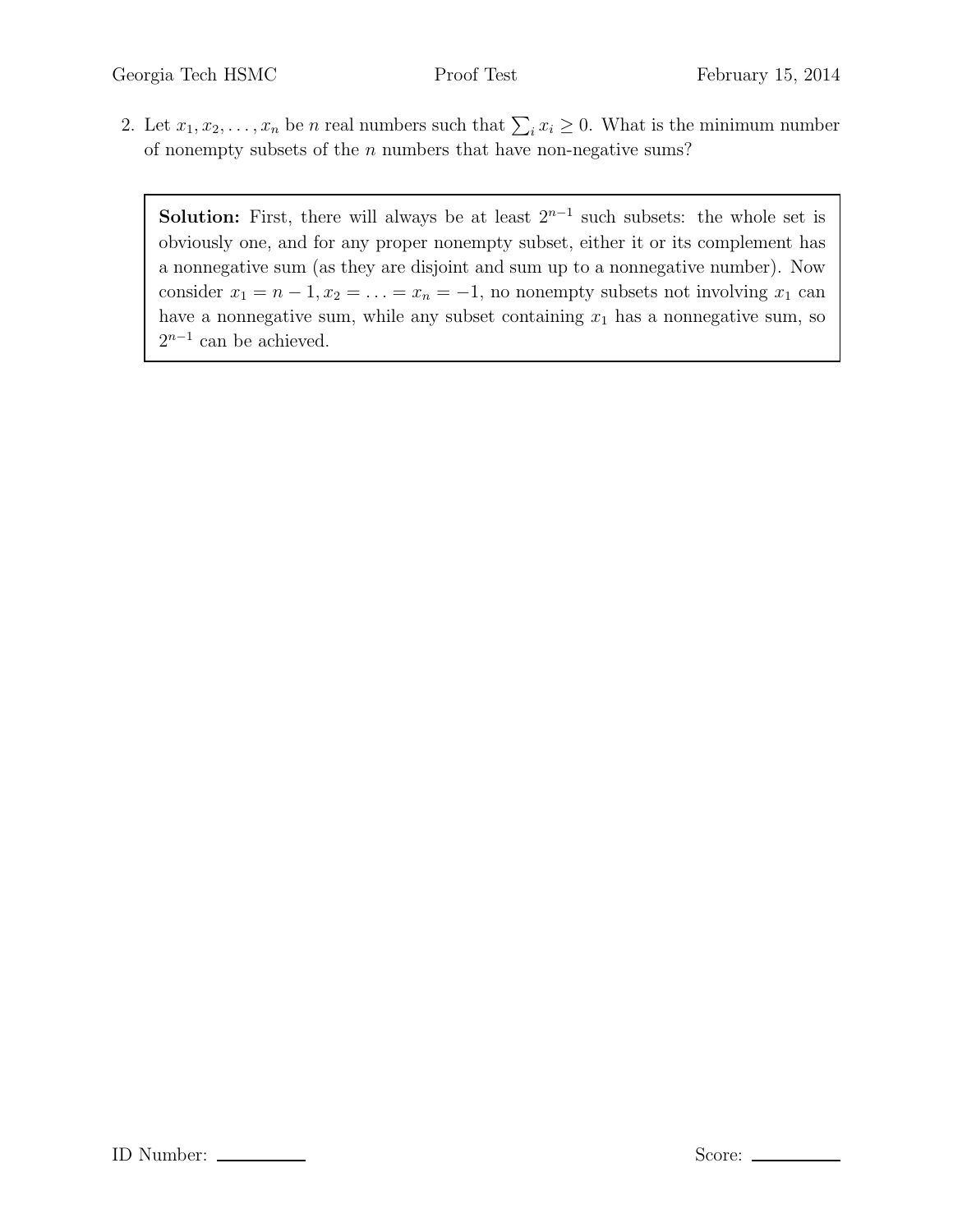3. Let  $\triangle ABC$  be an acute triangle, H, O be the orthocenter and circumcenter of  $\triangle ABC$ respectively. Obtain O' by reflecting O along the side BC, show that  $O'H = R$ , where R is the radius of the circumcircle of  $\triangle ABC$ . (Do not use any theorems about lengths involving  $O$  and  $H$  without proof.)

**Solution:** Extend BO to meet the circumcircle  $\Gamma$  of  $\triangle ABC$  at Z, we first show  $OO' = CZ$ : since BZ is a diameter of Γ,  $\angle BCZ = \pi/2$  thus  $CZ = 2OX = OO'$  as  $OX//CZ$  and  $BX = BC/2$  by properties of circumcenter. Next we show  $OO' = AH$ : both CH and ZA are perpendicular to AB by the definition of orthocenter and that  $BZ$  is a diameter, also that  $AH, CZ$  are perpendicular to  $BC$ , hence  $AHCZ$  is a parallelogram and  $CZ = AH$ . Finally both AH and  $OO'$  are perpendicular to BC and  $AH = OO'$ , so  $AOO'H$  is a parallelogram, and  $O'H = OA = R$ .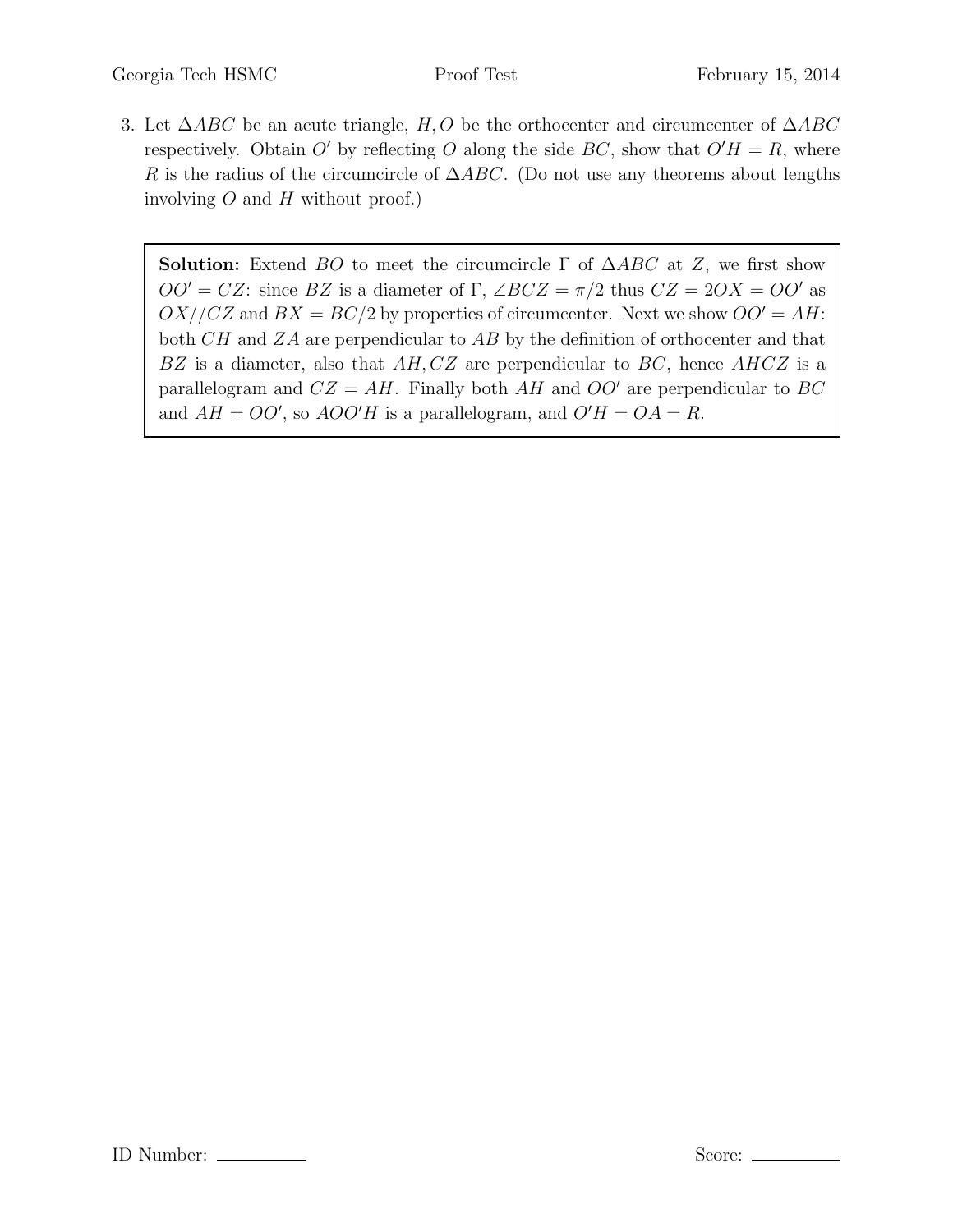4. Find all ordered triples of prime numbers  $(p, q, r)$  such that  $p^q + q^p = r$ .

**Solution:** First, note that  $r = p^q + q^p \ge 2^2 + 2^2 = 8$ . Hence,  $r \ne 2, 3$ , and so r cannot be divisible by 2 or 3 (since  $r$  is prime). Now, if  $p, q$  are both even or both odd, then  $p^q + q^p = r$  is even, a contradiction. Thus, exactly one of p, q is even, (WLOG, say p is odd and q is even), and so  $q = 2$ . Then we have  $p^2 + 2^p = r$ . Since p is odd,  $2^p \equiv 2 \pmod{3}$ . If  $p \neq 3$ , then p is not divisible by 3, and so  $p^2 \equiv 1 \pmod{3}$ . But then  $r = p^2 + 2^p \equiv 1 + 2 \equiv 0 \pmod{3}$ , a contradiction. Thus,  $p = 3$ , which forces  $r = 3^2 + 2^3 = 17$ , which is prime. Hence, the only triples are  $(p, q, r) = (2, 3, 17)$  or  $(3, 2, 17).$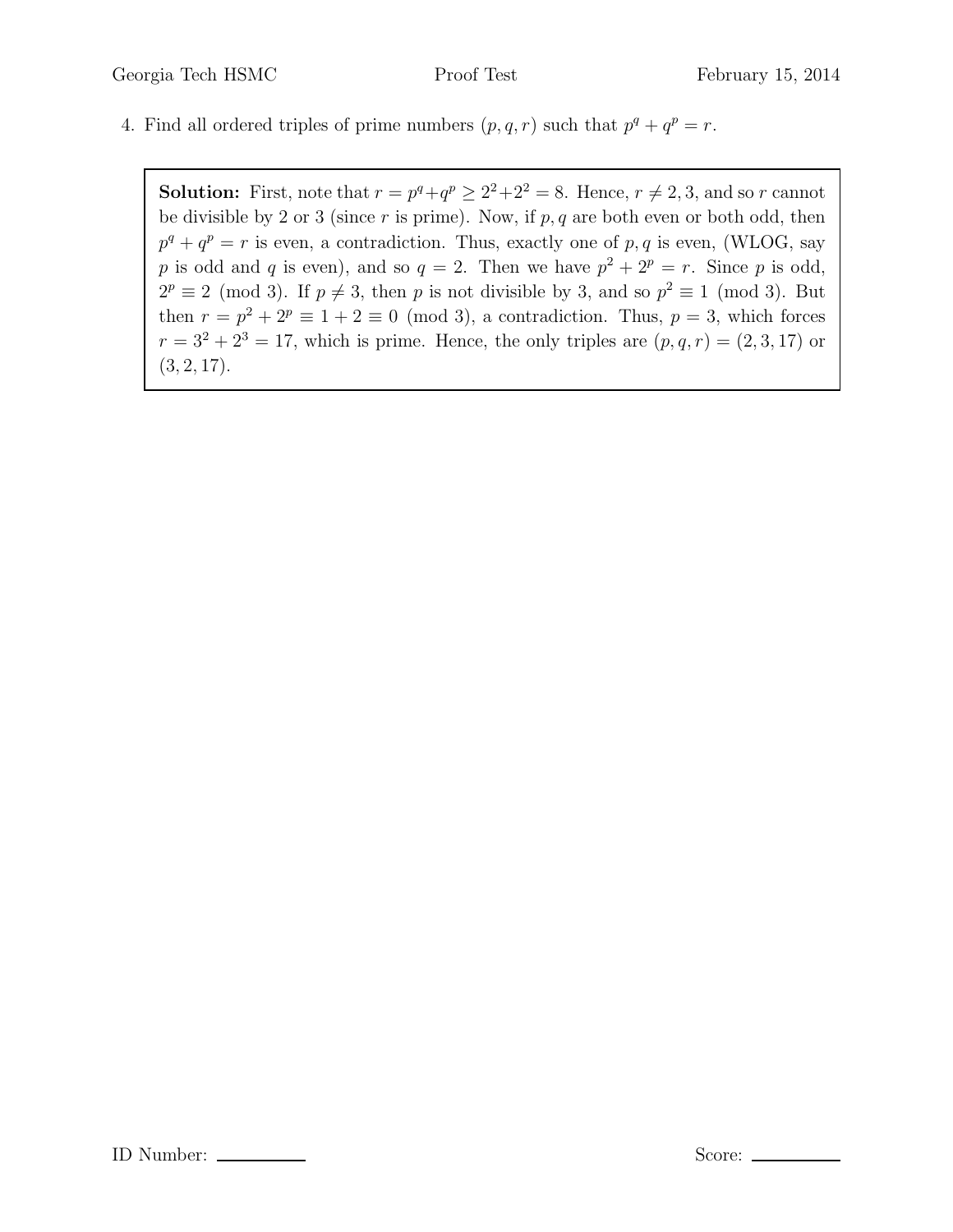5. Denote by  $A_n$  the number of ways to place  $2n$  chips in an  $n \times n$  table, at most one chip in each cell, so that every row and every column has exactly two chips. Show that there exists some integer N such that every  $A_n$  with  $n \geq N$  is divisible by 2014!  $1 \times 2 \times 3 \times \ldots \times 2014$ .

Solution: We say a way to place chips that satisfies the above condition as a "configuration". First we show that  $A_n = \frac{n(n-1)}{2}$  $\frac{n-1}{2}(2A_{n-1}+(n-1)A_{n-2})$ . There are  $\frac{n(n-1)}{2}$ ways to place the two chips in the first row, say we place them to the first and second column and further assume the other chip in the first column is in row i. If the other chip  $C$  in row  $i$  is in the second column, then deleting the first row, row  $i$ together with the first two columns leaves a configuration of size  $(n-2) \times (n-2)$  and such process can be easily reversed given the index of  $i$ , this account for the term  $(n-1)A_{n-2}$ . Otherwise move chip C to the second column and delete the first row and first column to get a configuration of size  $(n-1) \times (n-1)$ , and such process can be easily reversed given the choice of chip in the "second" column to be placed in the "first" column, this accounts the  $2A_{n-1}$  term.

Now  $A_{2\times 2014!} = 2014![(2\times2014! - 1)(2A_{2\times2014! - 1} + (2\times2014! - 1)A_{2\times2014! - 2})], A_{2\times2014! + 1}$  $2014![(2 \times 2014! + 1)(2A_{2 \times 2014!} + (2 \times 2014!)A_{2 \times 2014!-1})]$  are divisible by 2014!, and from the recurrent relation we know  $A_n$  is divisible by 2014! for  $n \geq 2 \times 2014!$ .